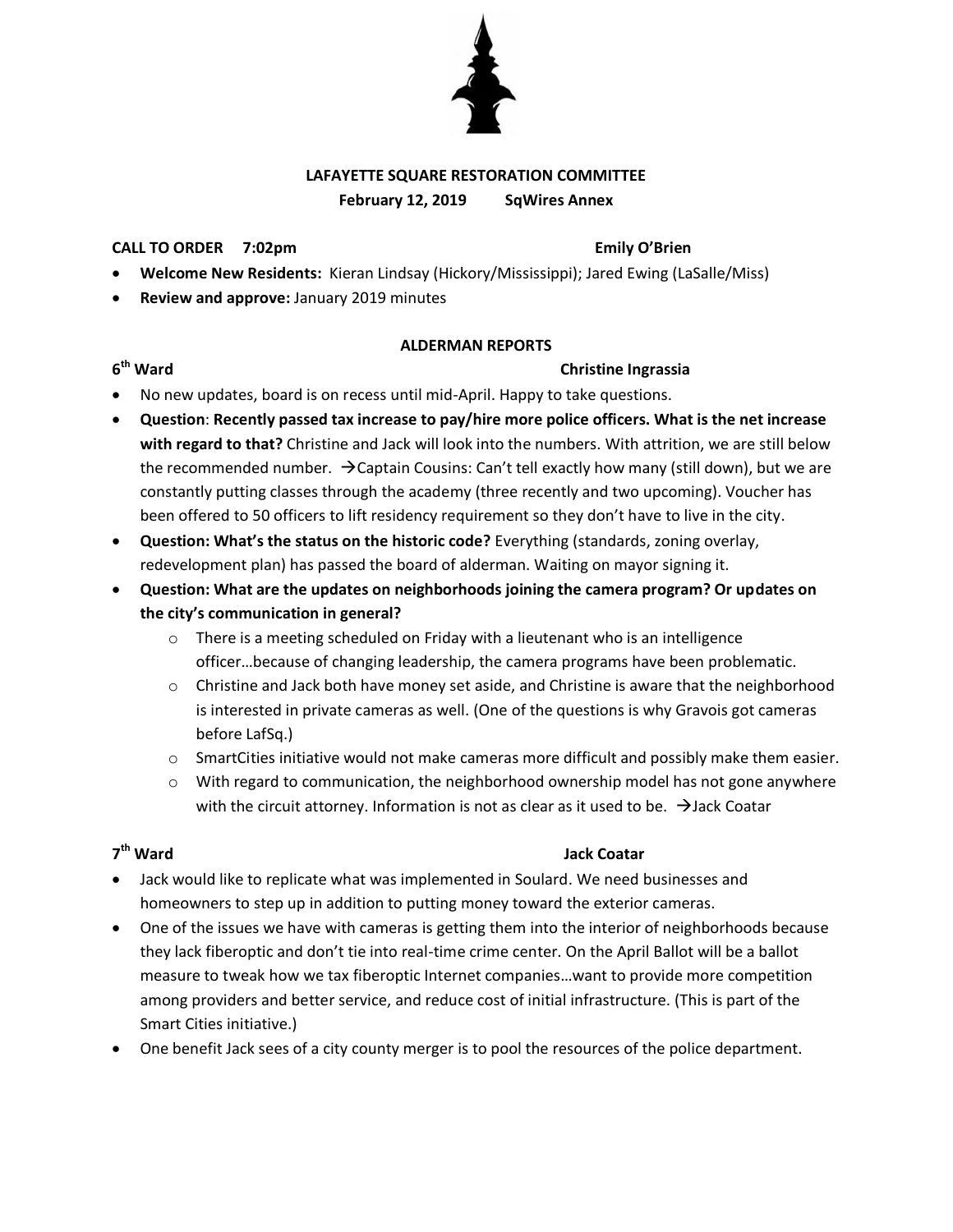### **POLICE REPORT**

### **3rd District Community Community Community Community Community Community Community Community Community Community Community Community Community Community Community Community Community Community Community Community Communit**

- December—16 crimes. 1 robbery (car) 1700 block of Park, obtained footage and caught suspect; stolen phone; burglary 1800 block of Rutger, suspect arrested; 11 larcenies—6 stolen packages off porches. One suspect apprehended. 4 from vehicles. 2 vehicle thefts, 1 vehicle recovered and suspect arrested.
- January—
- Police officers took victimized children to Clementine's and met with principal of LPA. Will be doing a safety program at LPA in the near future.

# **Captain's Comments**:

- Neighborhood Order of Protection: e.g. suspect stole ~17 packages, was arrested and was sent back out because wasn't a major crime  $\rightarrow$  got an N.O.P
- This is still one of the safest neighborhoods in the city. Only three incidents in January.
- Regarding cameras, the police department is a big supporter. Looking for video footage is one of the first thing that the police do when investigating a crime. There are many options for home cameras.
- **How do the rules apply to juveniles?** Unless it's a severe incident, if the crime is not added up until 12 or 14 points, then the person is released. Numbers add up after repeated crimes. It's frustrating for residents, victims, AND police officers, who do the investigations and make sure they have the necessary documentation.
- **What can the neighborhood do to help?** Impact statements, calls, emails, video footage, neighborhood orders of protection.

# **Are there statistics about how crimes are prosecuted over time?**

**Jack:**

• The police can catch people all day, if the circuit attorney doesn't charger them, then it's all for naught. The circuit attorney needs to hear from MANY people the frustration with people not being prosecuted. The neighborhood ownership model that began under the previous circuit attorney is no longer in place; Jack has asked repeatedly for the information to be made available.

**Detective Gillan** working the two cases that have happened this month. The investigations are ongoing; there are two possible suspects, but no positive ID yet.

### **GUEST SPEAKER**

# **Website/Tech Mike Jones Mike Jones**

- **892 documents on lafayettesquare.org/archives**  $\rightarrow$  **check it out!**  $\odot$  **Also looking for photographs!**
- Still accepting folks to join an initiative to incentivize volunteerism and recognize volunteers.
- Website: lafayetesquare.org is what the LSRC uses to put its best foot forward to the online community. The design from 2012 is insufficient as we approach 2020.
- Mike, Dixie Gillaspie, and Philip Penrose have been working on goals:
	- o Provide better navigation
	- o Make timely and clear information readily available
	- o Community support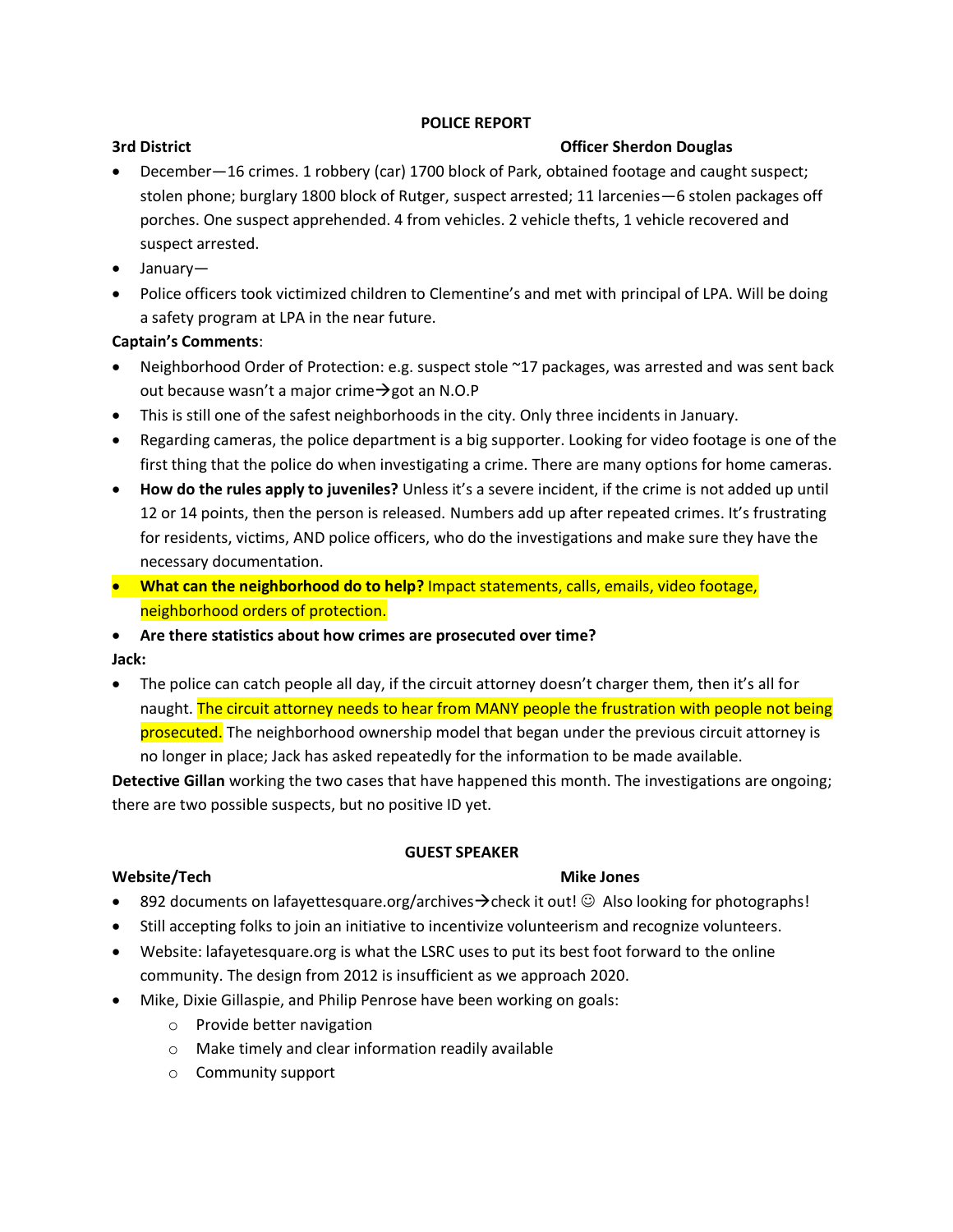- $\circ$  Entice those that get on the site to stick around on the site and bring themselves to the square!
- Should be valuable for our merchants, make people want to visit the square
- Also need to provide consistency over time even as LSRC board and membership changes
- **Objective**: Raise the level of positive activity in the LafSq neighborhood  $\rightarrow$  Resource for visitors, residents, LSRC residential and business members
	- o **Visitors**: sites of interest, history, shops and businesses, upcoming events, event venues, links to social media pages
	- o **Residents**: government and emergency contacts, neighborhood leaders (i.e. block captains), invitations and links to online communities, LSRC outreach (President, Membership, Community Affairs), LSRC Membership info
	- o **LSRC Members**: Board members, calendar of meeting dates, manage membership (log in to check renewal, auto renew, etc.), LSRC members-only committees
	- o **General**: online sales of event tickets and merchandise, donations, membership business listing (map), blog (news and archives), contact form.
- **Added Features:** Directories, membership management, e-commerce security, chat bot, social feeds (sidebar featuring posts by designated administrators), search field, box "ads" for LSRC Business Members, photo galleries
- **Branding:** Emotional investment, curiosity, nostalgia/history, hope
- **Looking for Suggestions:** brand, content, features, providers/designers  $\rightarrow$  send to [archives@lafayettesquare.org](mailto:archives@lafayettesquare.org)
- With regard to providers and designers, it is our preference to do business within the square.

# **Deborah Carnahan: Running for 6th Ward Alderperson**

- Reach higher as we look at where we are going.
- City resident of 26 years, assistant circuit attorney, assistant district attorney, first problem properties judge (don't just need fines, need results)
- Need to think of a ward as part of a region
- Promises: transparency, accessibility, ethics, no balls  $\odot$
- Website: Deborah Carnahan for the City of St Louis

### **David Meredith: Running for STL Public School Board**

- Resident, 11 kids
- https://www.facebook.com/david4slps/

### **Choteau Greenway Bill Odell**

- Will provide a critical link between Forest Park and the Gateway Arch
- The whole near Southside, including Lafayette Square, is completely missing from the plan.
- Make your voice heard: [info@grgstl.org,](mailto:info@grgstl.org) 314-36-7099

### **Choteau Avenue RedevelopmentCompetition for Name Ideas for the Development**

• First Prize—Dinner and drinks for 2 at Vin de Set, 1111, or Hamilton's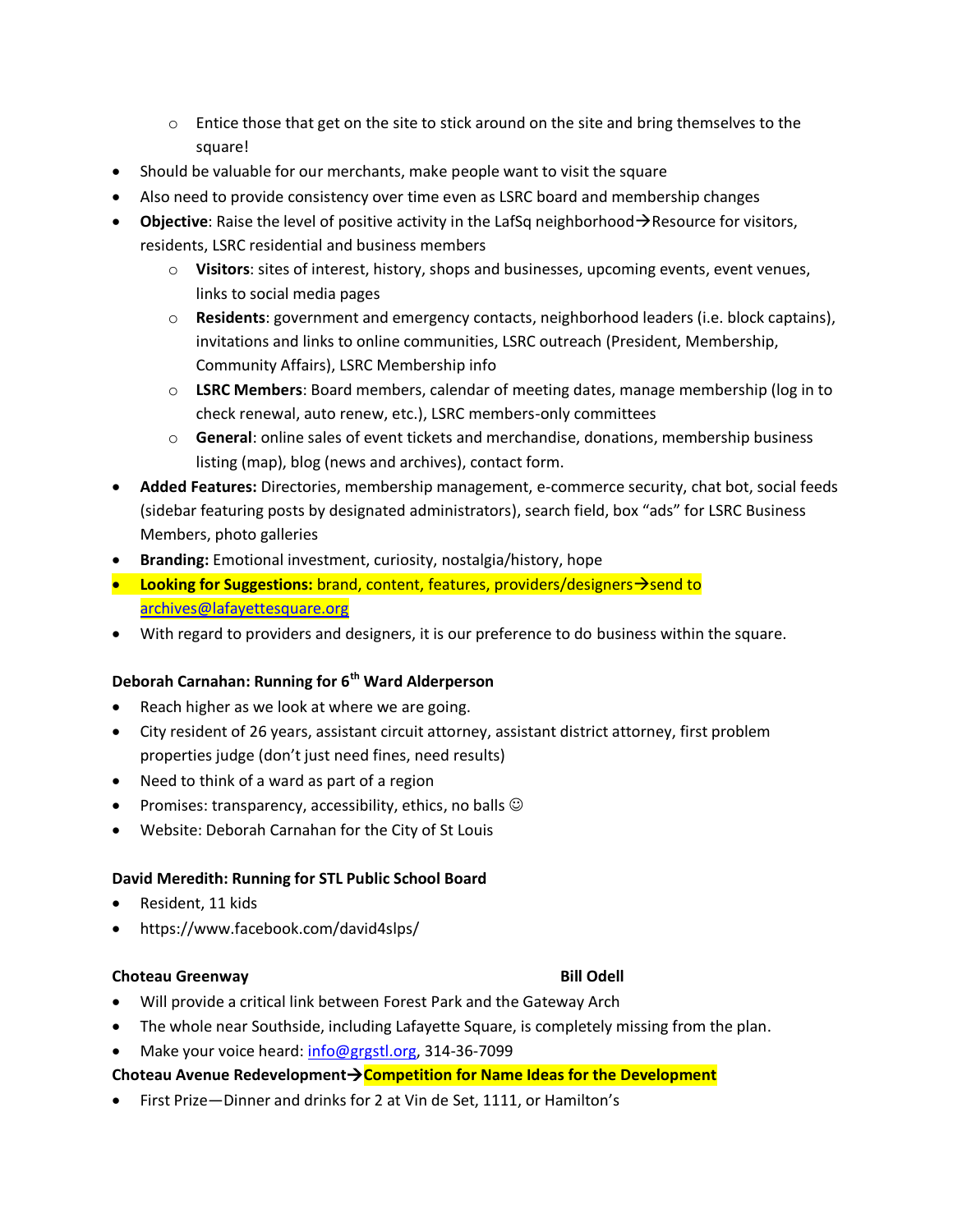- Second Prize—Dinner and drinks for 2 at PW
- Third Prize—Drinks at Rhone Rum Bar

### **Lift for Life Academy Jill Peckinpaugh**

- Jill and Dave moved here six months ago; we hear a lot about the negative. THERE ARE A LOT OF PEOPLE DOING A LOT OF GOOD!
- About the School:
	- $\circ$  Co-founded by Marshall Cohen who originally started a weight-lifting gym and gave kids a purpose. A lot of the kids were not getting the education they needed.
	- $\circ$  In 2000, founded the first charter school for inner-city kids; now at 500+ kids, grades 6-12
	- $\circ$  Houses in an old 1930's bank building. They are expanding into multiple vacant buildings on 7<sup>th</sup> Street.
- Jill's goal tonight is to bring awareness of the school. We can take tours of the school, volunteer, donate. On 4/28 there is a fashion show fundraiser.

- There may be eligibility for sound barriers on 44 bordering Lafayette Square.
- Would love to mobilize and pressure the bureaucracy.
- Have talked with Jack Coatar, and this is definitely a MODOT issue.

### **SAFETY REPORTS**

# **Block Captains/Alleys/Cameras Glenn Eckert**

- Still in need of ~10 block captains.
- Alleys: Would like to beautify the alleys and have a competition before the spring House Tour.
- Cameras: TGH (Tower Grove Heights) raised \$7K for hundreds of cameras. In contact with TGH Safety Committee to find out more.
- Brightside: No plastic bags in recycling dumpsters!!! Can keep caps on bottles. Flatten boxes.

# **Problem Properties Ron Taylor Ron Taylor**

- **New** committee of 7 people met on 1/24 with Sandy Coleman regarding the NSO and discussed some problem properties.
- **Scientology Building:** For Sale! Bids are due on 2/14.
- **1625-27 Carroll:** *May be* considering selling as is…phone conference set up on 2/19
- **1000 Mississippi:** Windows are fixed.
- **1725-27 Lafayette (across from Clementine's):** January permit for internal/external renovation of the building.
- **1713 Carroll** (has 13 violoations) and **2013 Lafayette** (has 21 violations) will be on court docket on March 28. Would like neighbors to write letters and attend hearing.
- **28\_\_Hickory:** demolished, LRA got it, awarded the building
- **1730 Nicholson:** had a back wall fall out…indications that it will be fixed and restored.
- **1009 Dolman:** Lost the building, and there is cleanup to be done….some done in early February.

**Sound Barriers Teresita Cometa**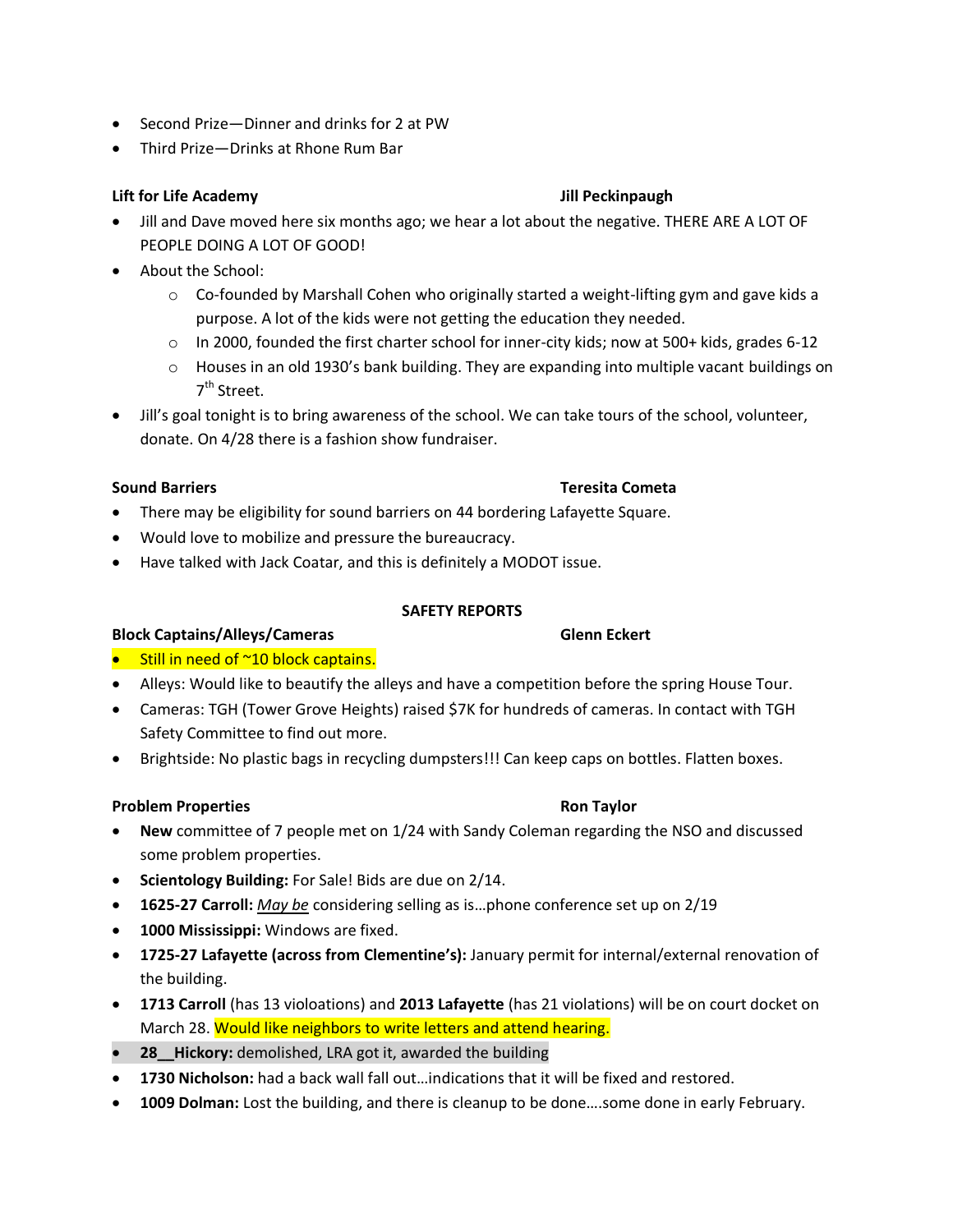■ If the LSRC never got started....Ron estimates that if all the planned demolitions that we know about had occurred, about 40% of the buildings (about ~146) in this neighborhood would be flat, including most of  $18<sup>th</sup>$  and Dolman.

# **Safety John Weston**

- $\bullet$  \$13 for a club
- Please donate to the substation: snacks, drinks, supplies, money
- The LSRC has been discussing what we can do as an organization to help.

# **COMMITTEE REPORTS**

# LSBA Bethany Budde

# • Not present.

The LSBA raised \$1800 from Souper Sunday that will go toward their camera program.

# **Capital Improvements Linda Pallman**

- Meeting on 2/21 @7pm @ Park House.
- Working on street signs….ordering all new street signs…hope to have up before house tour.
- Rutger entrance is still a work in progress. Have met with Christine; money has already been allocated.
- Carroll is also still in progress; boulders have been removed. Jack came through with more city money than initially allocated.

# **Development Phil Lamczyk/Suzanne Sessions**

- Next meeting on 2/19
- Reviewing a new apartment complex at intersection of Missouri and LaSalle.
- Always working code violations. See the Marquis for article regarding staying within historic code.r
- Looking for a replacement for house tour volunteer recruitment coordinator.

- Would love for new members to join the LSRC!
- Still have mystery party tickets.

# **Beautification Linda Weiner**

• The sun will come out tomorrow...and we'll be looking for volunteers!

# **Community Affairs Access 2008 12:30 Community Affairs** Access 2008 2012 2013 2014

Been working closely with Mike Jones on website planning and volunteer recognition.

# **NEIGHBORHOOD ORGANIZATIONAL REPORTS**

# **Lafayette Park Conservancy**

 It's time for the President's Day Procession to Washington Statue in the park. Gather in the Kern Pavilion for refreshments.

# **Lafayette Square Arts Council**

Gearing up for next season. Always looking for volunteers.

**ADJOURN:** 8:45 pm **AFTER-MEETING SOCIAL: Thank you, Sqwires!**

# **Membership Christina Ryan**